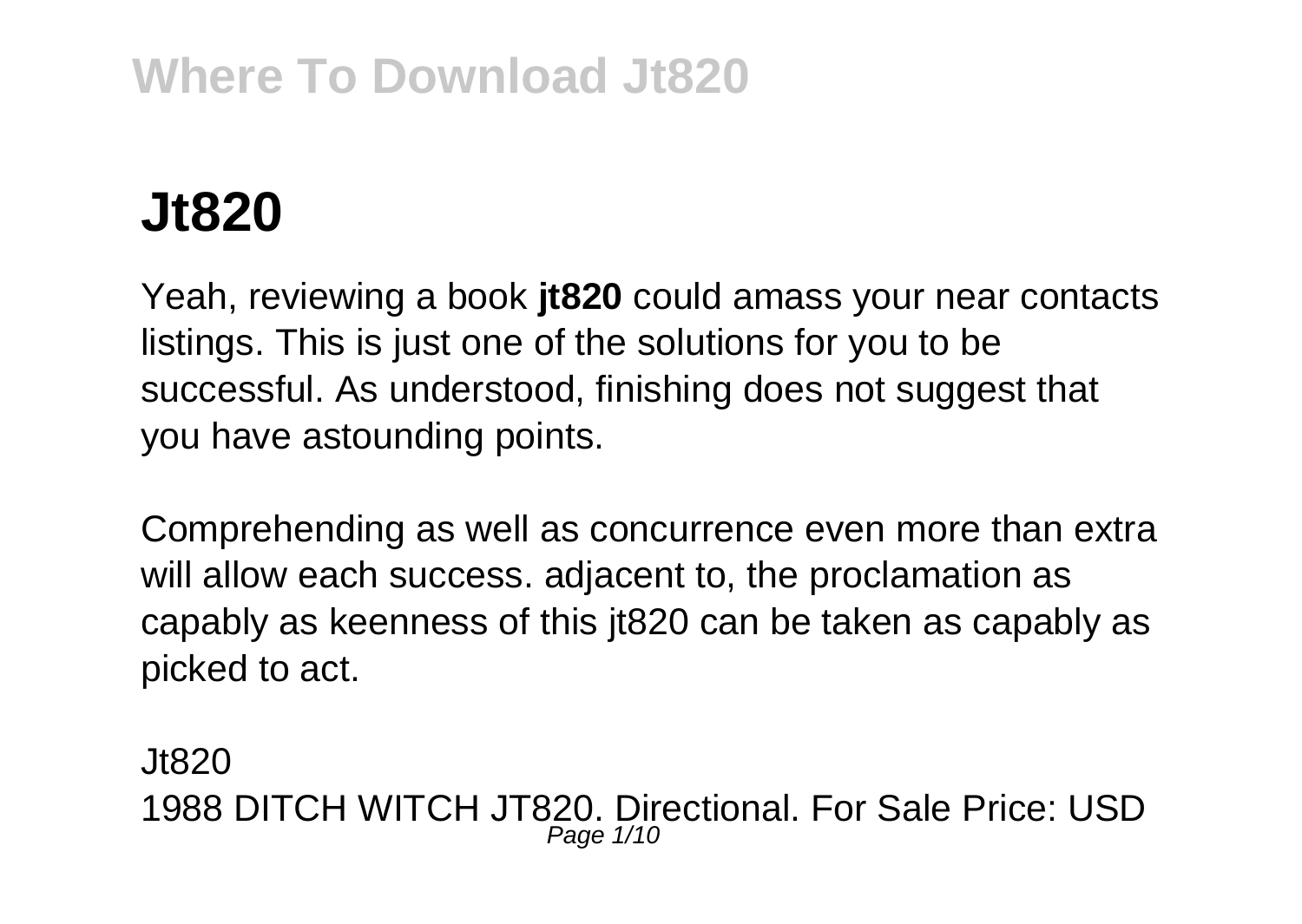## **Where To Download Jt820**

\$16,250. Purchase today for USD \$273.09/monthly\* Serial Number: 6R0013 Condition: Used Stock Number: 2684 PERFORADORA DIRECCIONAL HORIZONTAL, CON MOTOR LISTER PETER A DIESEL DE 4 CILINDROS, 44 BARRA DE 80 PULGADAS DE LARGO, , BOMBA DE AGUA MARCA MYERS MODELO CXPM8-15B 397, TANQUE DE AGUA ...

DITCH WITCH JT820 For Sale - 1 Listings | MachineryTrader ...

JT820. Rig Size: 0 - 10,000 lbs Pullback. View Manufacturers View Models. This information is provided for informational purposes only. HDD Broker LLC cannot warrant the accuracy or completeness of this information. This information is Page 2/10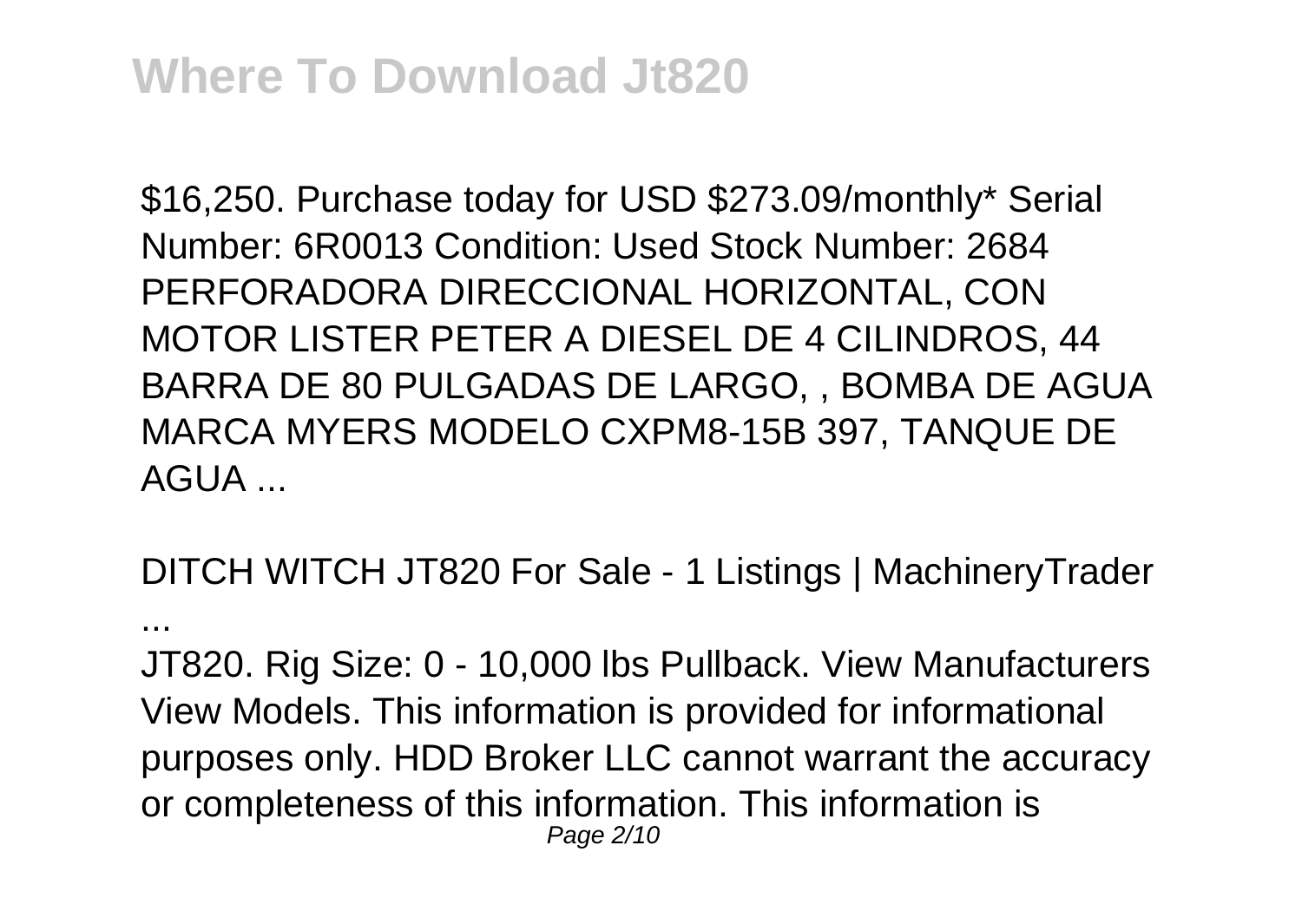subject to change by the manufacturer. Some specifications may vary by model year.

Equipment Specifications for a Ditch Witch JT820 Description Ditch Witch JT 820. 180ft of drill stem. 6 1/2 ft stem sections. 350 gallon mixing tank and stand.

AuctionTime.com | 1995 DITCH WITCH JT820 Online Auctions

1994 Ditch Witch JT820 directional drill has sold in Topeka, Kansas for \$7590. Item 8962 sold on May 25th, 2011. Purple Wave is selling a used Directional Boring Unit in Kansas. This item is a 1994 Ditch Witch JT820 directional drill with the following: 530 hours on meter, Lister Petter 4 cylinder diesel Page 3/10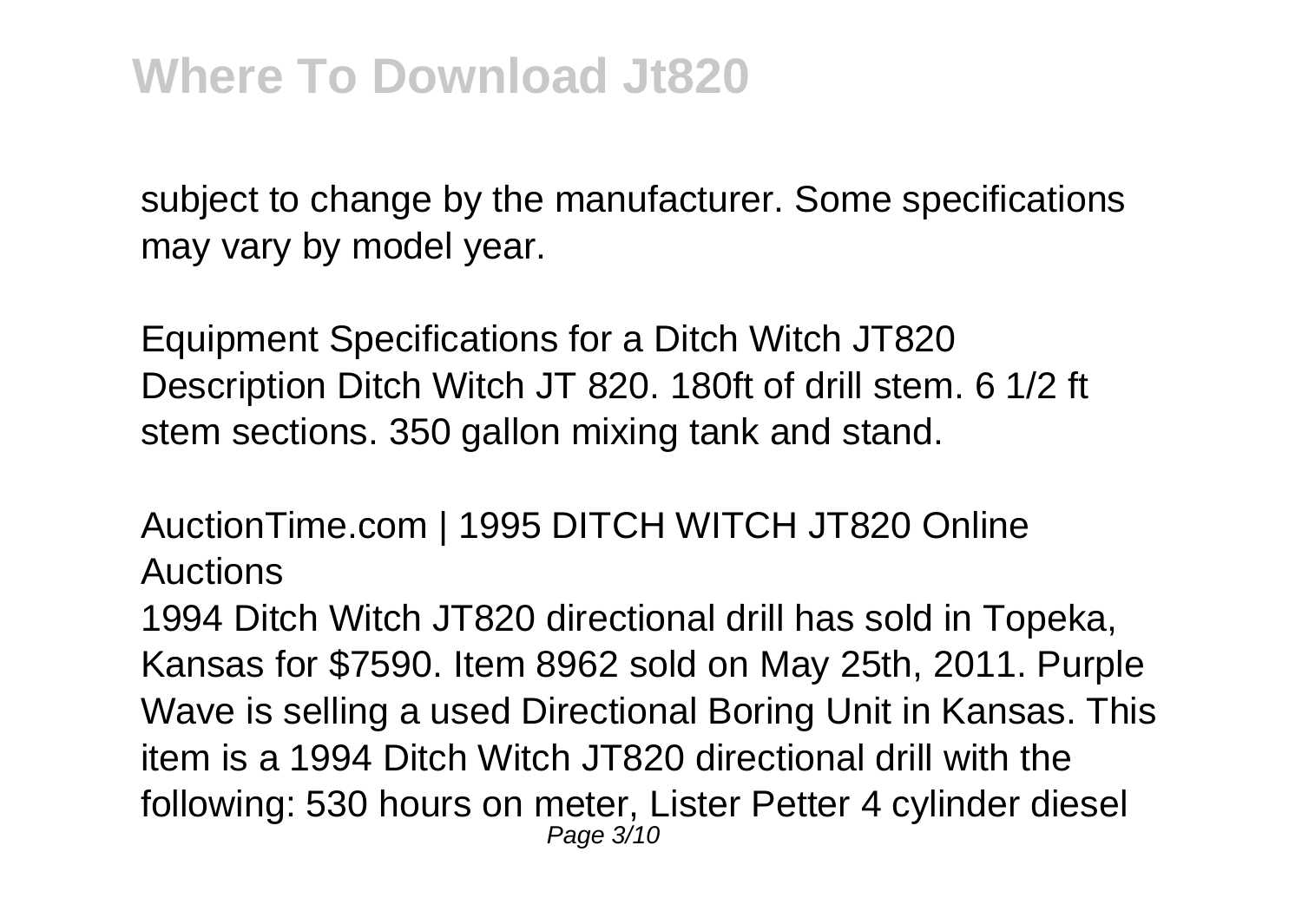engine, 10" rubber tracks, (30) 6'6 ...

1994 Ditch Witch JT820 directional drill in Topeka, KS ... 1995 Ditch Witch JT820 directional drill. 2,148 hours on meter, Lister Petter four cylinder diesel engine, (30) bore rods and assorted heads included, Locator Model PXL2-4M, 9.5"W tracks, Serial 2M0931. Shipping quotes available. 17474 158th St. Bonner Springs, KS 66012

1995 Ditch Witch JT820 directional drill in Bonner Springs ... Heavy Duty Sealed Greasable SwivelsWork Load Lbs. 12,000Length 7-3/4"Body Dia. 1-5/8"Pin Dia. 5/8"Jaw Opening 5/8"\*\* Grease the swivels before and after every use\*\*Horizontal Directional Drill / HDD Tooling Page 4/10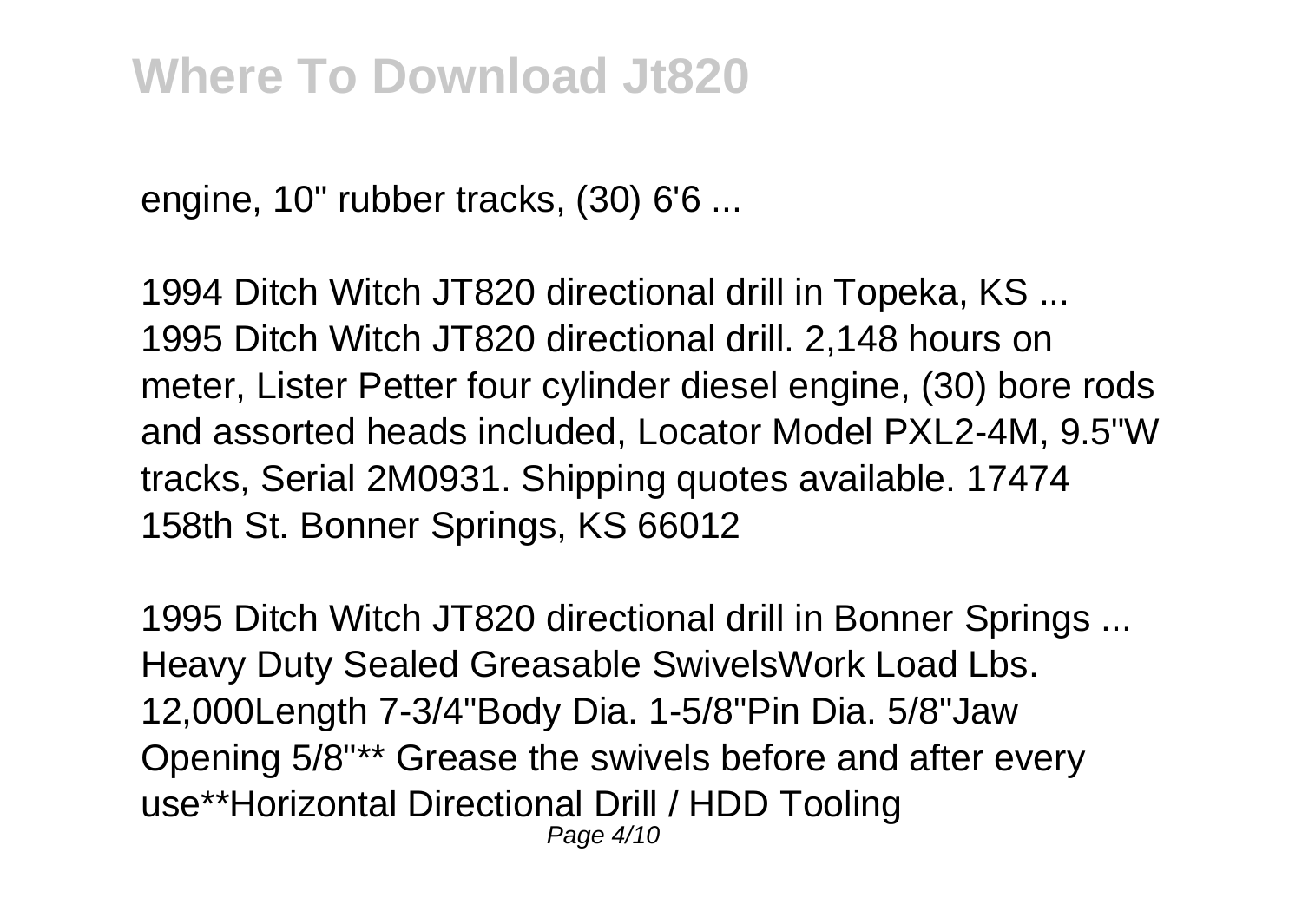Sealed Greasable Swivels | Ballantine Inc. Two Part Epoxy Thread-lock Compound - 2 oz. PacketRecommended for use on Mud Motors, Casing, Shoes, Couplings, and Collars. It's Ideal for Directional Drilling Motors in SAGD and SSAGD Environments.

Jet-Lok II® | Ballantine Inc.

Get the best deals on Ditch Witch Heavy Equipment Parts & Accessories when you shop the largest online selection at eBay.com. Free shipping on many items | Browse your favorite brands | affordable prices.

Ditch Witch Heavy Equipment Parts & Accessories for sale ... Page 5/10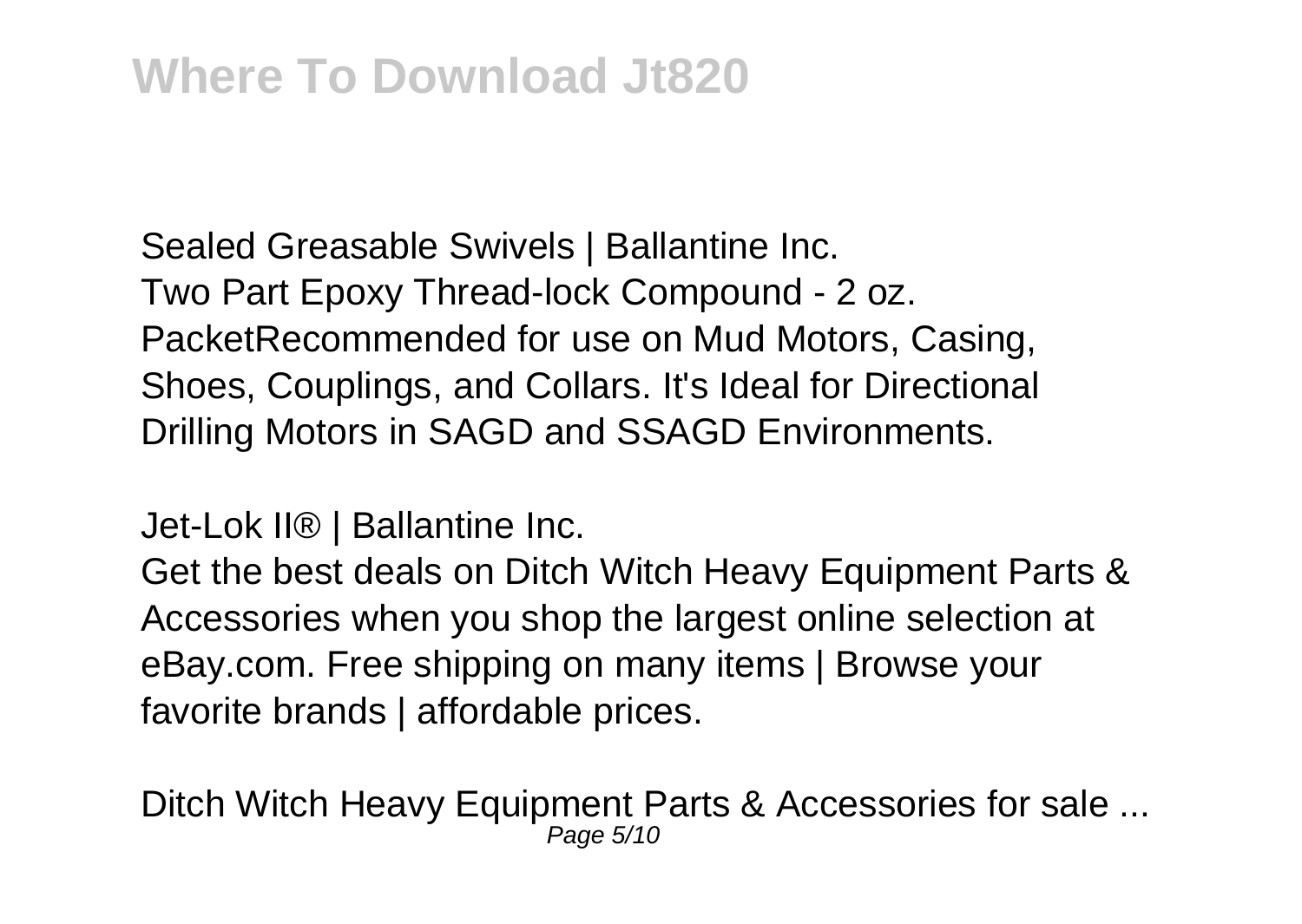Get the best deals on Decal Heavy Equipment Decals & Emblems for Ditch Witch when you shop the largest online selection at eBay.com. Free shipping on many items I Browse your favorite brands | affordable prices.

Decal Heavy Equipment Decals & Emblems for Ditch Witch  $for$ 

Shop our store for all of your heavy equipment parts needs! Thousands of parts available for online purchase to get your equipment up and running today!

Quality Heavy Equipment Replacement Parts - AMT Equipment ...

TuffRod manufactures high-quality HDD (Horizontal<br>Page 6/10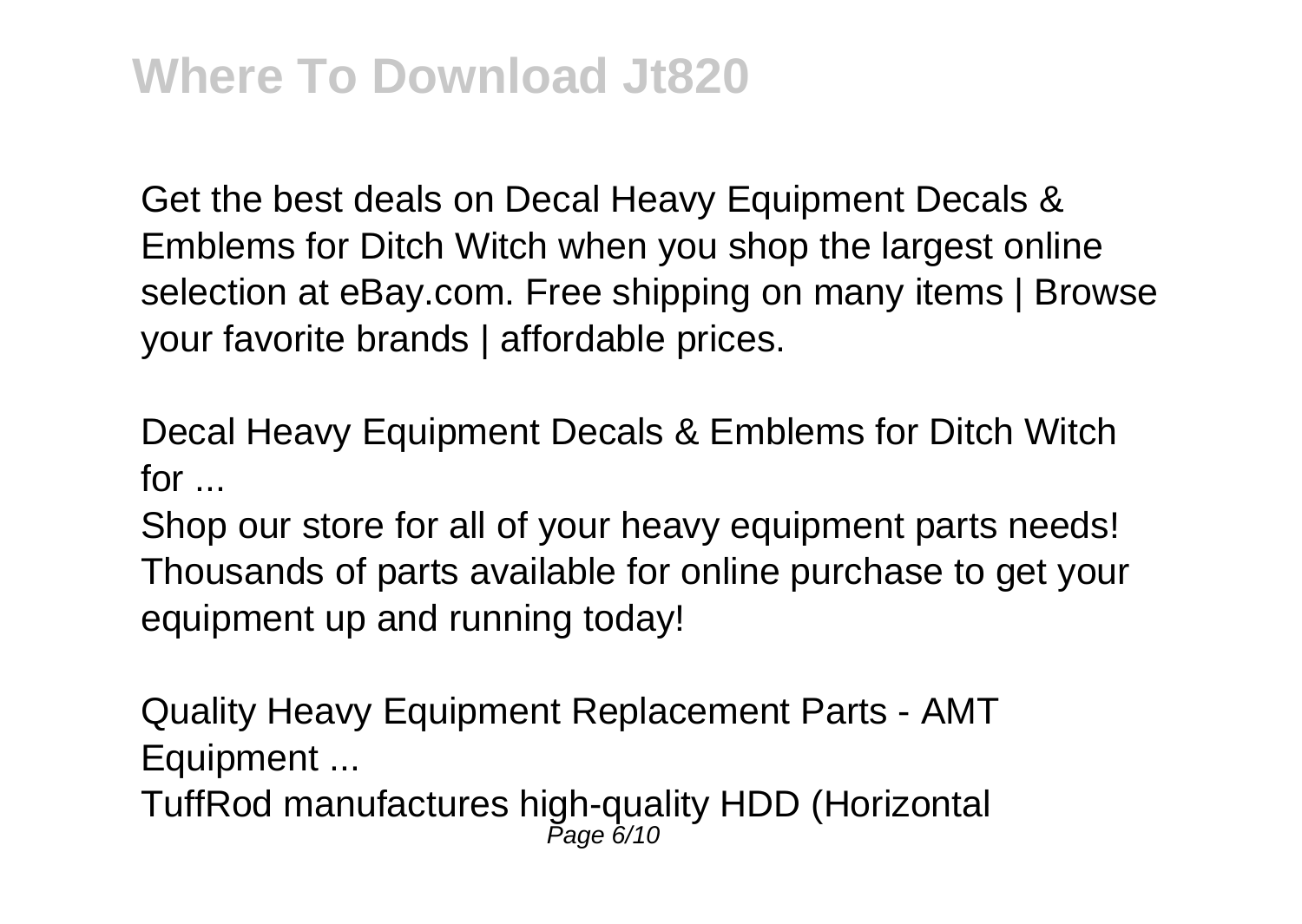Directional Drilling) drill rod compatible with Ditch Witch® drills. Tensile Strength 145,000 PSI.

Drill Rods Compatible with Ditch Witch® Drills jt820.no spilling, no leakage?automatic stop, fast fluid flow.universal,no need for adaptor.capacity: 20l.color: red,blue,orange,yellow,white available now

Products - RATEC GROUP LIMITEDHelmets.Plastics.Parts ...

About HDD Broker. HDD Broker LLC is a brokerage firm that advertises and sells rigs for private owners, banks, and equipment dealers worldwide. We are one of the industry's leading suppliers of used and repossessed equipment. Page 7/10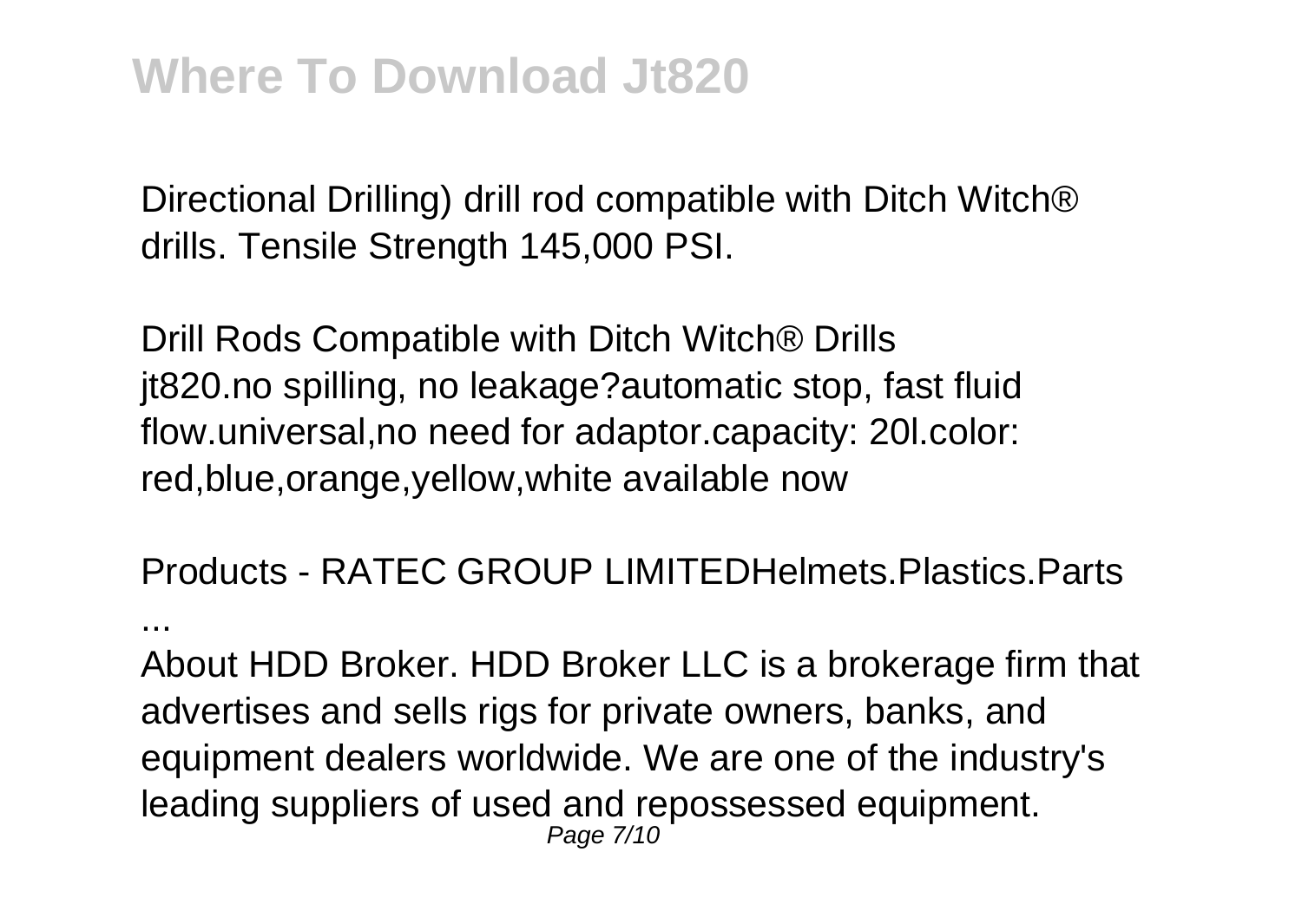Equipment Specifications for a Ditch Witch JT920 COI Jewelry Cobalt Chrome Ring. Available with Quarter, Half and Full Size From US4 to US16. Comfort fit with inside round shank. A 100% tailor-made ring for you.

COI Jewelry Cobalt Chrome Ring (From US3.5 to US16)|Amazon.com Rubber Track (230x72x56) for Ditch Witch JT820, Ditch Witch JT920L, Ditch Witch JT922, JP Carlton SP7015TRX, JP Carlton SP8018TRX, Case 6010 Turbo, BorMor 200TX, Beretta TD75, GeoProbe Systems 54DT: Amazon.com: Industrial & Scientific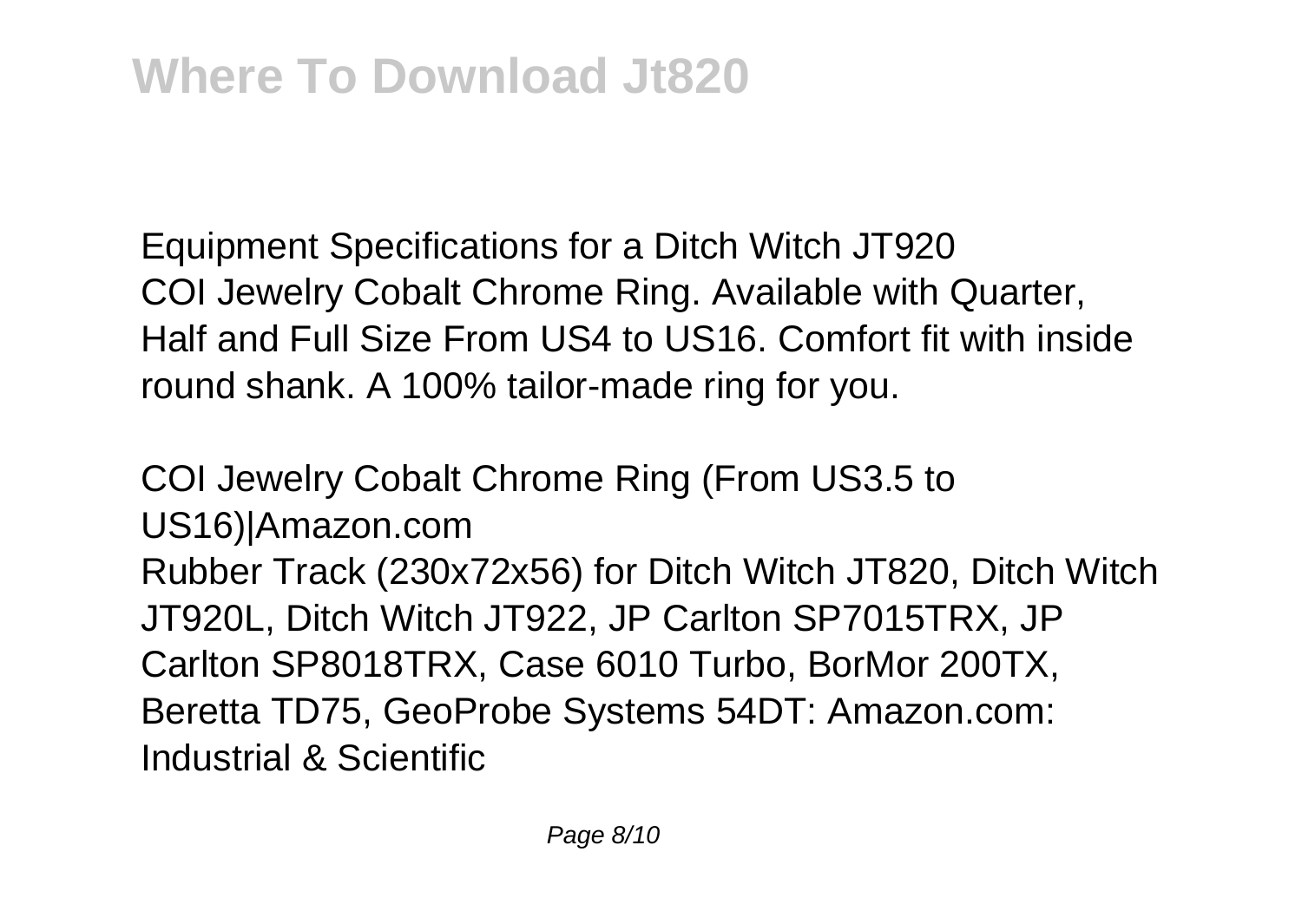Rubber Track (230x72x56) for Ditch Witch JT820, Ditch ... Ditch Witch Spec Sheets Ditch Witch JT820 Drill Rod Ditch Witch JT920 Drill Rod Ditch Witch JT920L Drill Rod Ditch Witch JT922 Drill Rod Ditch Witch JT922 CT Drill Rod Ditch Witch JT1220 Drill Rod Ditch Witch JT1720 Drill Rod Ditch Witch JT2020 Drill Rod Ditch Witch JT2720 Drill Rod Ditch Witch JT2720 Mach 1 […]

Ditch Witch Compatible Drill Rod - Premier Drill Products The JT20 features an enhanced cooling system for improved air flow and increases usable horsepower for maximized downhole efficiency. Compact size offers greater productivity and maneuverability on residential and urban jobsites. Dual rear independent stabilizers enhance stability on uneven or Page 9/10